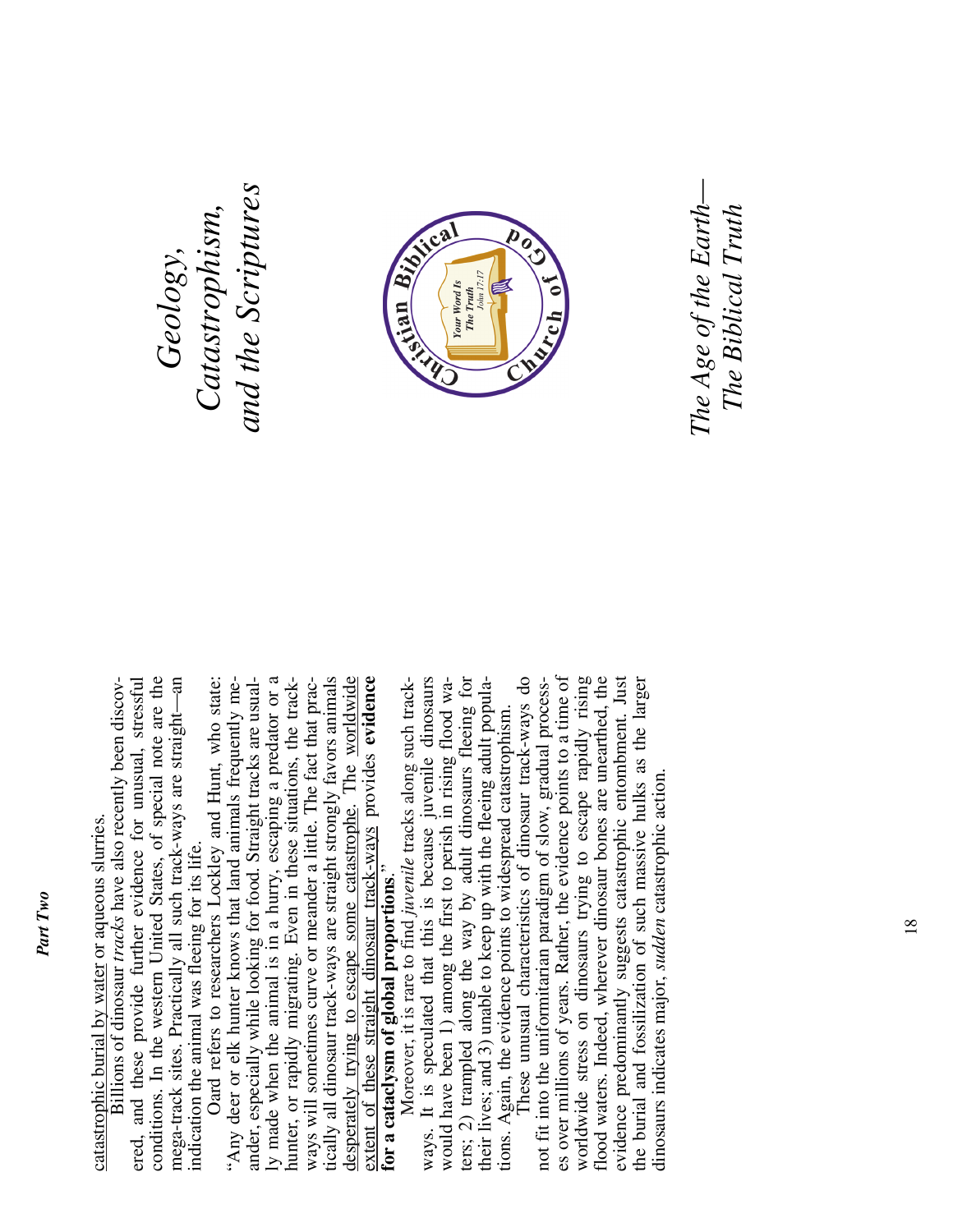|                                                               | chael Oard (www.creation.com), this theory fails to explain the<br>dominant theory concerning the dinosaurs. But according to Mi-<br>uniformitarian paradigm, the "meteorite hypothesis" has been the |
|---------------------------------------------------------------|-------------------------------------------------------------------------------------------------------------------------------------------------------------------------------------------------------|
|                                                               | abundance of evidence that the dinosaurs "died in a cataclysm of                                                                                                                                      |
|                                                               | global proportions." Oard cites Gregory Paul, a well respected<br>geologist, who says, "Indeed, the dinosaurs' fecundity makes it                                                                     |
|                                                               | hard to see how such resilient animals could ever have been killed                                                                                                                                    |
|                                                               | normal course of evolutionary fluctuations, nor was it just another<br>off. The extinction of the dinosaurs was probably not part of the                                                              |
|                                                               | result of random extraterrestrial [meteoric] disruptions. Instead, it                                                                                                                                 |
|                                                               | remains one of the most extraordinary and inexplicable events in                                                                                                                                      |
|                                                               | earth history."                                                                                                                                                                                       |
|                                                               | Oard appropriately asks, "Could the reason the extinction                                                                                                                                             |
|                                                               | of the dinosaurs remains such a major mystery be because of the                                                                                                                                       |
|                                                               | He notes that the overriding aspect of dinosaur fossils is<br>uniformitarian bias within historical geology?"                                                                                         |
|                                                               | that most dinosaurs were buried rapidly in water-or entombed                                                                                                                                          |
|                                                               | in giant mass flows. Afterwards, fossilization must have proceed-                                                                                                                                     |
| All Scriptures quoted are from The Holy Bible In Its Original | ed rapidly. Thus, he writes, "water is closely associated with the                                                                                                                                    |
| Order-A Faithful Version unless otherwise noted.              | burial and fossilization of the dinosaurs." This rapid burial is                                                                                                                                      |
|                                                               | necessary if organisms are to be preserved as fossils.                                                                                                                                                |
|                                                               | Oard writes that "dinosaurs are often found in large bone-                                                                                                                                            |
|                                                               | beds or dinosaur graveyards, where many dinosaur bones are                                                                                                                                            |
|                                                               | packed together. This provides evidence for at least catastrophic                                                                                                                                     |
|                                                               | local floods. A few of these bone-beds contain thousands of dino-                                                                                                                                     |
|                                                               | saurs and indicate catastrophic action. Probably the largest bone-                                                                                                                                    |
|                                                               | bed in the world is located in north-central Montana  [where                                                                                                                                          |
|                                                               | an] estimate was made for 10,000 duckbill dinosaurs entombed in<br>a thin layer measuring 2 km east-west and .5 km north-south. The                                                                   |
| © 2017                                                        | bones are disarticulated and disassociated, and are orientated east-                                                                                                                                  |
| Christian Biblical Church of God                              | west." He quotes geologists Horner and Gorman, who studied the                                                                                                                                        |
| P.O. Box 1442<br>Hollister, CA 95024-1442                     | Montana site-a jumble of disarticulated bones piled like logs in                                                                                                                                      |
|                                                               | a logjam: "How could any mud slide, no matter how catastrophic,                                                                                                                                       |
| www.truthofgod.org                                            | have the force to take a two- or three-ton animal that had just died                                                                                                                                  |
| www.churchathome.org                                          | and smash it around so much that its femur—still embedded in                                                                                                                                          |
| www.afaithfulversion.org                                      | the flesh of its thigh-split lengthwise?"                                                                                                                                                             |
|                                                               | Oard answers, "A cataclysmic event obviously is im-                                                                                                                                                   |
|                                                               | plied."                                                                                                                                                                                               |
| All rights reserved.                                          | United States, but worldwide, And practically all of them indicate<br>Dinosaur graveyards are not found just in the western                                                                           |
|                                                               |                                                                                                                                                                                                       |

*Modern Geology Compelled to Recognize Castastrophism* 

Modern Geology Compelled to Recognize Castastrophism

tern<br>cate Dinosaur graveyards are not found just in the western United States, but *worldwide*. And practically all of them indicate 5.  $\frac{1}{2}$ UIIIteu States, but *wortuwide*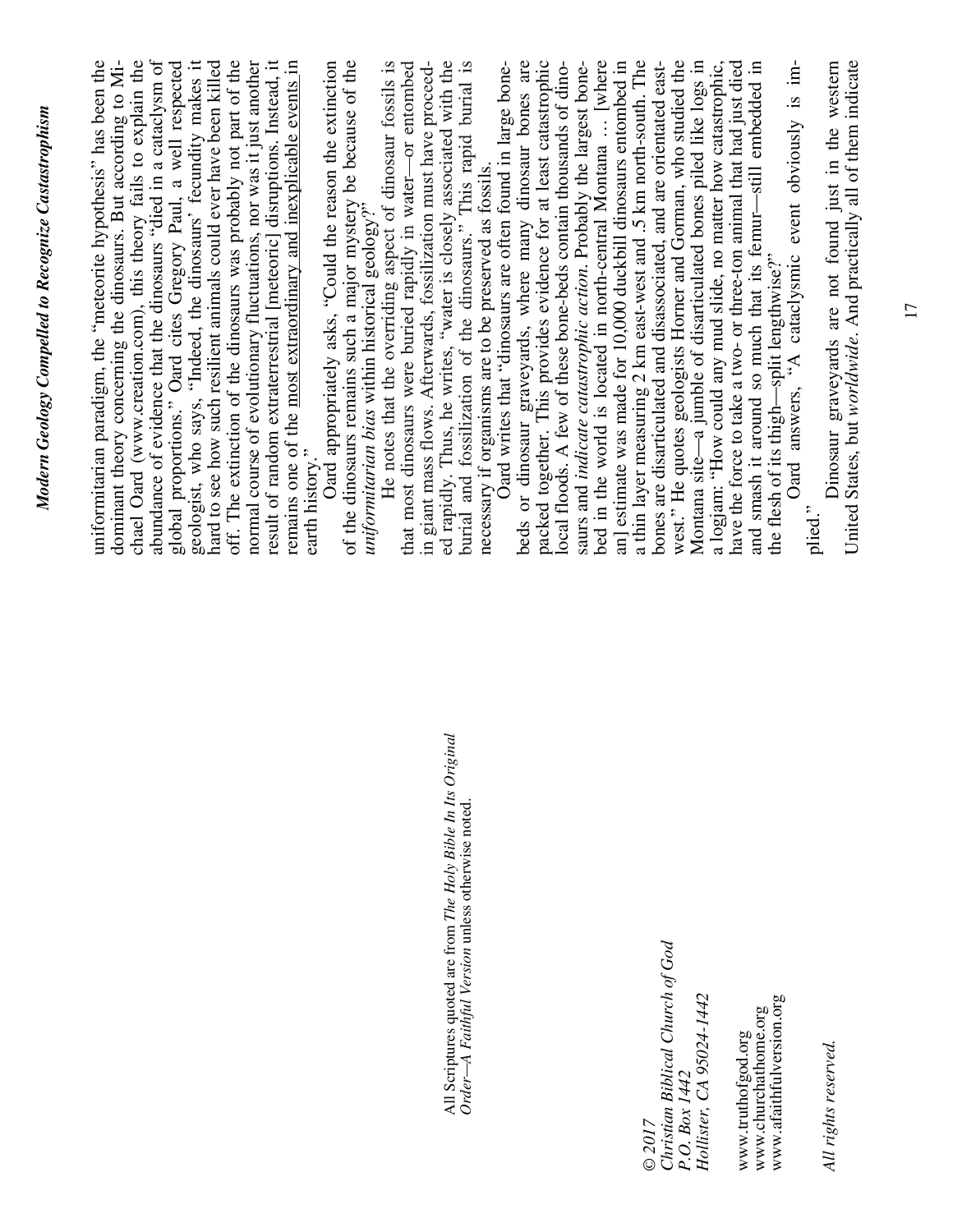| Part I: Geology Reveals Two Creations,<br>$Two$ Worldwide Floods                                                            | Dr. Lynn E. Torrance                                                                                                                | demonstrating not only two widely separated creations, but <u>two</u><br>worldwide catastrophic destructions! Few have understood this<br>astonishing truth! Now it stands revealed for all to see!<br>Here is startling proof–from the Bible and geology–                                                                   | Now, for the first time, one of history's most fascinating<br>stories can be told. The key to understanding the amazing history<br>Contrary to what millions have been led to believe, the<br>of the earth has been discovered.                                                                                                                            | have long kept hidden this surprising truth. It conflicts with their<br>facts of science and the truth of your Bible agree! Theologians<br>theology. Atheistic professors have suppressed it. Science has re-                                                                  | geologic history of the earth. This key is found in the first two<br>Only a $few$ understand the key that unlocks the amazing<br>verses of your Bible—and you probably never noticed it!<br>The Foundation of Knowledge<br>fused to believe it.                                                                                 | ginning God created the heavens and the earth" (Gen. 1:1). This<br>The very first truth revealed in your Bible is: "In the be-<br>this perfect earth was destroyed by a terrible catastrophe! Genesis<br>earth was created so perfect, so beautiful, that "the morning stars<br>Yet the very next inspired verse of your Bible reveals that<br>[angels, Rev. 1:20] sang together and all the sons of God shouted<br>for joy" (Job 38:7).                           | tors translated was in verse two, ought to be translated became. It<br>ing"—and in many other verses of the Bible. For example, turn to<br>is so translated in Genesis 2:7-"and man became a living be-<br>Genesis 19:26. In this verse, the same Hebrew word incorrectly translated was in Genesis 1:2 is here correctly translated <i>became</i> .<br>The original Hebrew word, which the King James transla-<br>Notice: God warned Lot and his wife not to look behind as they<br>escaped from the burning city of Sodom. Lot's wife disobeyed<br>$\ddot{\phantom{0}}$<br>1:2 reveals, "And the earth was without form and void |
|-----------------------------------------------------------------------------------------------------------------------------|-------------------------------------------------------------------------------------------------------------------------------------|------------------------------------------------------------------------------------------------------------------------------------------------------------------------------------------------------------------------------------------------------------------------------------------------------------------------------|------------------------------------------------------------------------------------------------------------------------------------------------------------------------------------------------------------------------------------------------------------------------------------------------------------------------------------------------------------|--------------------------------------------------------------------------------------------------------------------------------------------------------------------------------------------------------------------------------------------------------------------------------|---------------------------------------------------------------------------------------------------------------------------------------------------------------------------------------------------------------------------------------------------------------------------------------------------------------------------------|--------------------------------------------------------------------------------------------------------------------------------------------------------------------------------------------------------------------------------------------------------------------------------------------------------------------------------------------------------------------------------------------------------------------------------------------------------------------|------------------------------------------------------------------------------------------------------------------------------------------------------------------------------------------------------------------------------------------------------------------------------------------------------------------------------------------------------------------------------------------------------------------------------------------------------------------------------------------------------------------------------------------------------------------------------------------------------------------------------------|
| Indeed, the origin of the Grand Canyon continues to be a<br>topic of much speculation and debate—and geologists have yet to | lished a study in 1994 showing that the Grand Canyon was cut by<br>reach a consensus. Dr. Steve Austin (of the same Institute) pub- | ologists to discuss the canyon's origin wherein similar ideas were<br>to favor a<br>a catastrophic flood. In 2000, a symposium was convened by ge-<br>to explain<br>presented. It appears that opinion is slowly beginning<br>The fact is, millions of years are not required<br>"catastrophic carving" of the Grand Canyon. | the earth's strange geological phenomena. In the aftermath of the<br>1980 eruption of Mount St. Helens, scientists began to realize that<br>mentary processes; thin layers of rock can be formed catastrophi-<br>slow sedi-<br>cally. Mount St. Helens is one of the most well-studied and docu-<br>thin, delicate rock layers don't necessarily represent | ing volcanic ash. The layers were clearly laid down suddenly, cat-<br>mented volcanoes in history. One of the most interesting discov-<br>eries following its eruption was thinly laminated deposits contain-<br>astrophically—not as would be expected of such rock deposits. | mudflow cut through rockslide and pumice deposits leaving the<br>that originated from the crater of Mount St. Helens. The abrasive<br>strophic flooding. For example, the "Little Grand Canyon" of the<br>Toutle River was cut by a massive mudflow on March 19, 1982,<br>Mount St. Helens also indirectly caused massive cata- | express an appreciation for the geologic power of "a lot of water<br>It indeed seems that an increasing number of scientists are<br>coming to grips with catastrophic geology. They are beginning to<br>Nearby Engineer's Canyon was also cut by the mudflow and is<br>in a little time"—which contrasts with the commonly accepted<br>new canyon system—which is 140 feet deep in some places.<br>model of "a little water over a lot of time."<br>100 feet deep. | Dinosaur extinction is still a major enigma of earth histo-<br>ry. The mystery is heightened when one realizes that the dino-<br>and appar-<br>ently had a worldwide distribution (dinosaur "graveyards" have<br>saurs were actually well adapted to their environments<br>the<br>within<br>been unearthed on every continent)<br>1980,<br>Dinosaur Graveyards<br>Since                                                                                                                                                                                                                                                            |

*Part Two* 

Part Two

 $\overline{ }$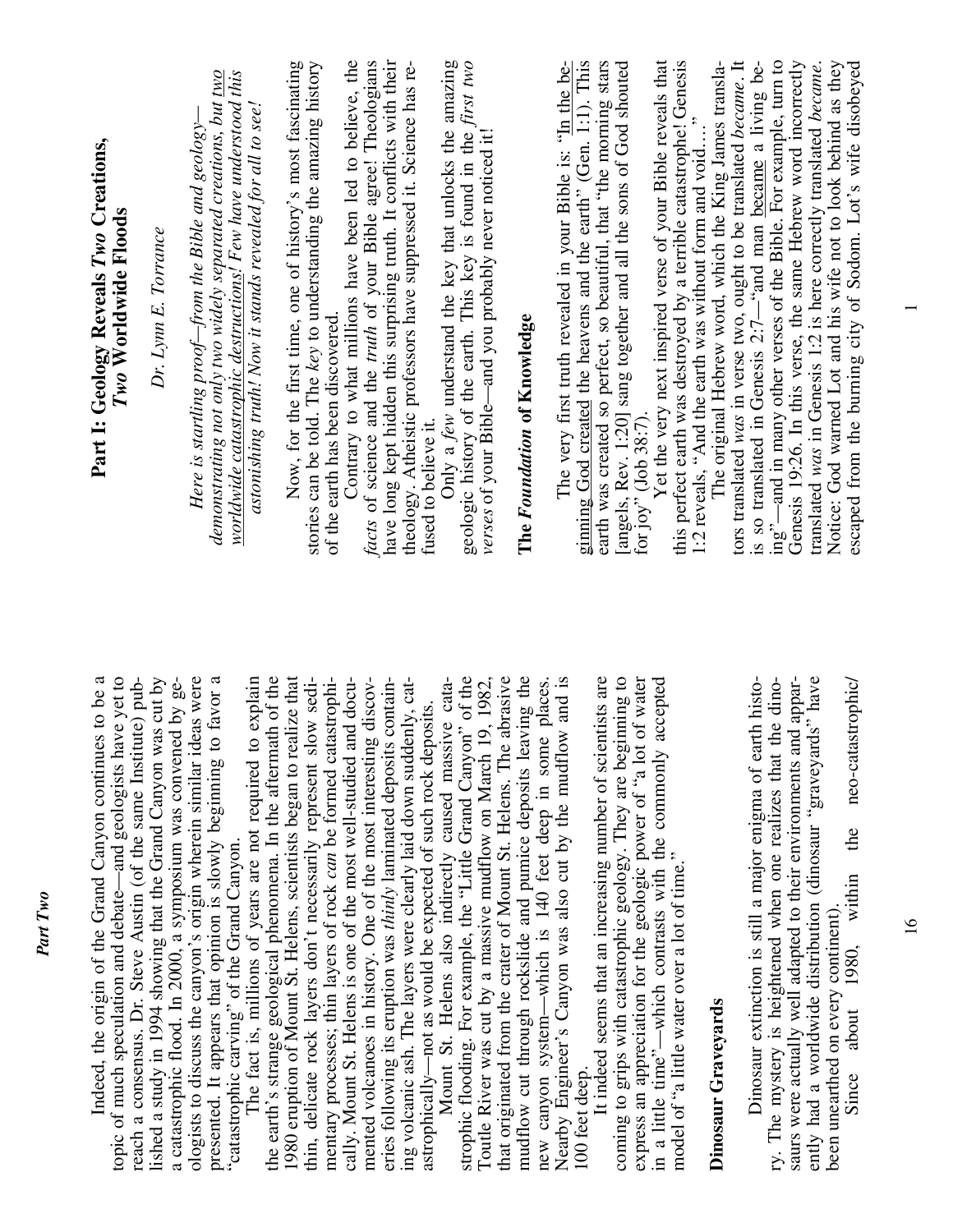| Modern Geology Compelled to Recognize Castastrophism | (i.e., fossilized), the process usually must happen rapidly, or the<br>organism will be lost to decay In order for an animal carcass to<br>soon after death. The most common way for this to happen is via<br>required for the formation of most fossil deposits, and yet 2) are<br>not possible under a uniformitarian process. Catastrophism is the<br>not been active in recent history. These super-faults involve very<br>ming—evidence that catastrophic plate tectonics and giant gravity-<br>driven landslides formed mountains." He adds that the "Coconino<br>Whitmore notes that geologists are slowly coming to realize that<br>to clarify their thinking: "When an organism is turned into stone<br>deep rapid burial It is [becoming] widely recognized that most<br>indicates that today's geologist is increasingly being confronted<br>with irrefutable evidence of catastrophism. He says "evidence is<br>mounting for the existence of [ancient] super-faults, which have<br>enormous friction and heat that vaporized or melted rock on fault<br>surfaces. We can see excellent examples of super-faults in the Aleutian Islands of Alaska and in the Heart Mountains of Wyo-<br>to be non-catastrophic in nature, but catastrophes of some sort<br>Dr. John<br>cesses [explain] many parts of the geologic record" He goes on<br>rapid displacements driven by gravity. They must have generated<br>the modern world. Most geological processes of the present seem<br>seem necessary to explain many of the earth's geological for-<br>"Uniformity [uniformitarianism] is therefore entirely un-<br>deserving of its sacrosanct position in geological interpretation.<br>On the other hand, [the earth's geological] phenomena lend them-<br>selves quite readily to interpretation in terms of the Creation-<br>be turned into a fossil, it must be sequestered from decay very<br>of these [fossil] deposits were formed by <i>catastrophic</i> , <i>rapid buri-</i><br><i>al</i> of animal carcasses."<br>Remember, rapid accumulation and rapid burial are 1)<br>Lawrence Ford of the Institute for Creation Research<br>most rocks contain evidence of <i>rapid</i> accumulation.<br>"Conventional geologists are recognizing that catastrophic pro-<br>Catastrophe framework." (Biblical Catastrophism and Geology).<br>Writing for www.answersingenesis.org,<br>only viable explanation.<br>mations<br>earth was<br>in Genesis<br>great pur- | bedding that argues for deep, fast-moving flood waters over a<br>Sandstone of the Grand Canyon region has abundant cross-<br>submerged continent."                       |
|------------------------------------------------------|----------------------------------------------------------------------------------------------------------------------------------------------------------------------------------------------------------------------------------------------------------------------------------------------------------------------------------------------------------------------------------------------------------------------------------------------------------------------------------------------------------------------------------------------------------------------------------------------------------------------------------------------------------------------------------------------------------------------------------------------------------------------------------------------------------------------------------------------------------------------------------------------------------------------------------------------------------------------------------------------------------------------------------------------------------------------------------------------------------------------------------------------------------------------------------------------------------------------------------------------------------------------------------------------------------------------------------------------------------------------------------------------------------------------------------------------------------------------------------------------------------------------------------------------------------------------------------------------------------------------------------------------------------------------------------------------------------------------------------------------------------------------------------------------------------------------------------------------------------------------------------------------------------------------------------------------------------------------------------------------------------------------------------------------------------------------------------------------------------------------------------------------------------------------------------------------------------------------------------------------------------------------------------------------------------------------------------------------------------------------------------------------------------------------------------------------------------------------------|--------------------------------------------------------------------------------------------------------------------------------------------------------------------------|
| Part One                                             | Is God the author of confusion? The apostle Paul was inspired to<br>this command and looked back longingly at the wicked city of Sodom—thus, "she became a pillar of salt" (verse 26).<br>nal Hebrew word tohu, which means "desolation" or "confusion."<br>sion] and void [an indistinguishable ruin], and darkness was upon<br>the face of the deep, and the Spirit of God moved upon the face of<br>ever created God created millions of angels to carry out His rule<br>and in confusion! The correct translation of Genesis 1:2 from the<br>original inspired Hebrew is clear: "The earth became without<br>write: "For God is not the author of confusion, but of peace" (I<br>should read, "In the beginning God created the heavens and the<br>(Job 38:4-7; Heb. 1:7-14). God placed the great cherub Lucifer in<br>1:2 that the English "without form" was translated from the origi-<br>Isaiah wrote, "He [God] created it [the earth] not in vain [tohu]"—that is, not in chaos and confusion! (Isa. 45:18). It be-<br>"The Scriptures cannot be broken" (John 10:35). The all-<br>wise Creator, then, did not <i>first</i> create the earth as a waste and in<br>The correct translation of the first two verses of Genesis<br>earth. And the earth became without form [a desolation, in confu-<br>Obviously, Lot's wife had not always been a pillar of salt!<br>In like manner, the earth wasn't originally created a waste<br>lish word "void" was translated from the original Hebrew word bohu, which means an "indistinguishable ruin."<br>confusion. The only logical conclusion is that God's perfect crea-<br>This truth is again made clear when we note that the Eng-<br>It is a surprise to many to learn that before this<br>charge of the angels on earth. God revealed to him His<br>This truth is further brought out when we note<br>But when she sinned, she became a pillar of salt.<br>Why Pre-Adamic Earth Created<br>tion later became a desolate ruin!<br>the waters" (Gen. $1:1-2$ ).<br>form and void."<br>came that way!<br>Cor. 14:33)                                                                                                                                                                                                                                                                                                                                                                                             | God told Lucifer about His purpose to place man on the<br>earth and to create in him holy, righteous character by teaching<br>pose—to add new members to the God Family. |

15

 $\mathcal{L}$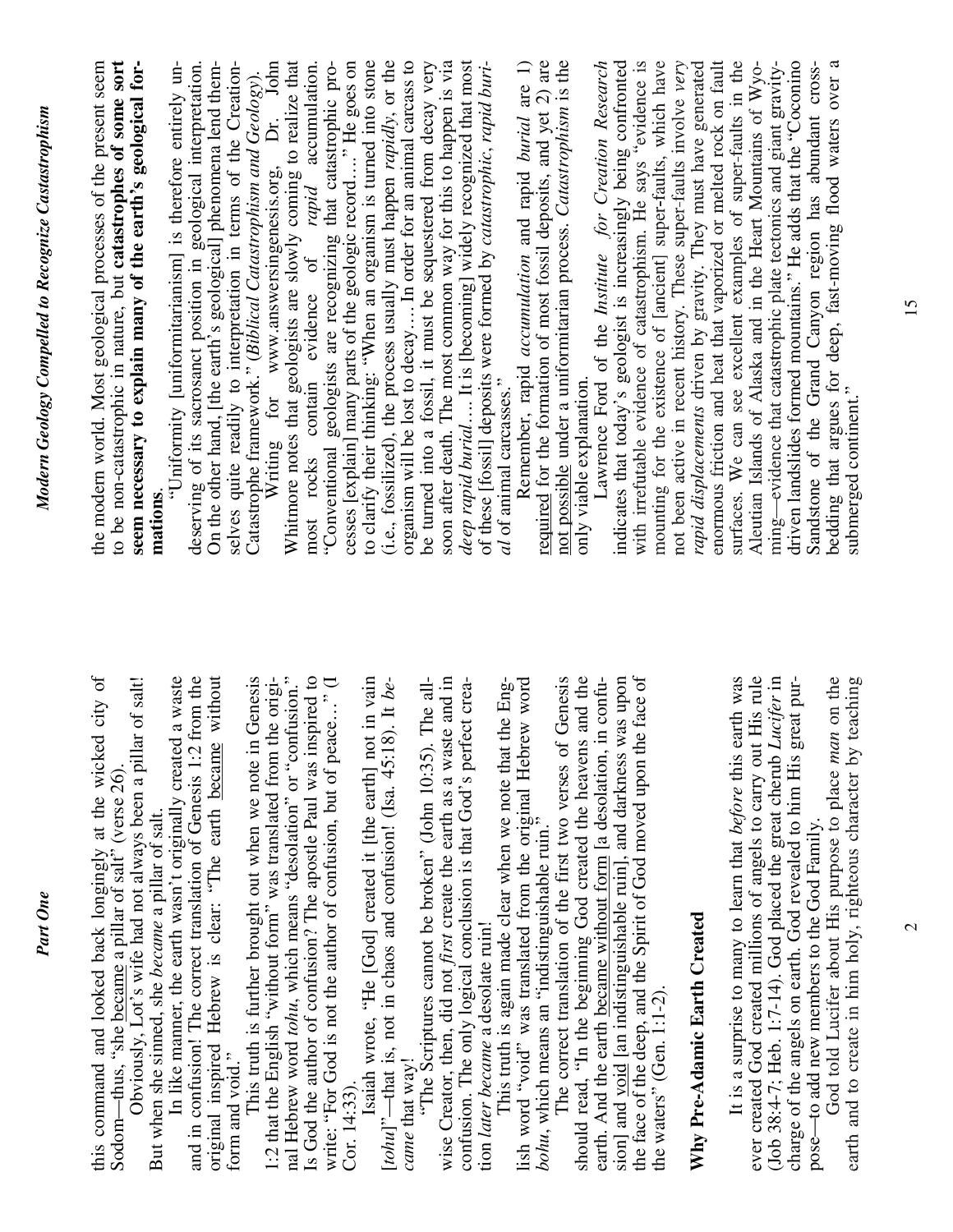| (Recognition of the Missoula flood has helped other geol-                                                                              | man to obey His holy, righteous laws. But Lucifer decided God                                                                  |
|----------------------------------------------------------------------------------------------------------------------------------------|--------------------------------------------------------------------------------------------------------------------------------|
| ogists identify similar landforms in Asia, Europe, Alaska, and the                                                                     | was all wrong. Lucifer rebelled. Lucifer was not content to re-                                                                |
| American Midwest. There is now compelling evidence for numer-                                                                          | main a servant of God. He did not want mere flesh-and-blood                                                                    |
| ous gigantic ancient floods where glacial ice dams failed time and                                                                     | man to eventually rise over him in authority and power as a                                                                    |
| again, allowing massive amounts of lake water to rapidly flood an                                                                      | member of the family of God. Notice: "How you are fallen from                                                                  |
| area. In fact, it is now widely accepted that England's fate as an                                                                     | the heavens, O shining star, son of the morning! How you are cut                                                               |
| island was sealed by erosion from glacial floods that carved the                                                                       | down to the ground, you who weakened the nations! For you have said in your heart, 'I will ascend into the heavens, I will ex- |
| English Channel.)                                                                                                                      |                                                                                                                                |
| Scientifically-based catastrophism began to gain wide ac-                                                                              | alt my throne above the stars [angels] of God; I will also sit upon                                                            |
| from the<br>ceptance. One stimulus for this change came in 1980                                                                        | the mount of the congregation, in the sides of the north. I will                                                               |
| publication of a paper by Walter and Luis Alvarez suggesting that                                                                      | ascend above the heights of the clouds; I will be like the Most High'" (Isa. 14:12-14; see also Ezek. 28:13-18).               |
| a six-mile-wide asteroid struck the earth 66 million years ago.<br>Apparently, this was just the catastrophe catastrophists were look- |                                                                                                                                |
|                                                                                                                                        | Lucifer allowed his mind to become filled with bitterness                                                                      |
| ing for.                                                                                                                               | and hatred. He persuaded one third of the angels to join him in an                                                             |
| But uniformitarianism proved to have considerable stay-                                                                                | open attempt to seize God's throne. Lucifer attacked the Kingdom                                                               |
| ing power. So instead of genuine catastrophism, there was a                                                                            | of God and attempted to take God's place as supreme Ruler of the                                                               |
| "marriage" of gradualism with catastrophism-which some call                                                                            | whole universe.                                                                                                                |
| neo-catastrophism. This novel approach attempts to explain sud-                                                                        | But Lucifer and his army of demons were totally defeated.                                                                      |
| den extinctions in the paleontological record by high magnitude                                                                        | Christ said, "I beheld Satan fall as lightning from heaven" (Luke                                                              |
|                                                                                                                                        | 10:18). The all-wise Creator cast Lucifer and his rebellious angels                                                            |
| (catastrophic), low frequency (rare) events—such as asteroid impacts and super-volcanic eruptions. These events are thought to         | down to earth. Lucifer became Satan, the devil. His angels be-                                                                 |
| have occurred over great periods of time, with cumulative                                                                              | came demented spirit beings, called demons.                                                                                    |
| (gradual) effects.                                                                                                                     | Notice carefully! During that great battle between God's                                                                       |
| Today, most geologists continue to combine catastrophist                                                                               | army and Satan and his demons, the beautiful earth became a                                                                    |
| and uniformitarian standpoints, taking the view that earth's histo-                                                                    | cosmic wreck! A perfect creation became a desolation!                                                                          |
| ry is a slow, gradual story "punctuated" by occasional naturally                                                                       |                                                                                                                                |
| occurring catastrophic events. But as we will see, even neo-                                                                           | Why Geologists Don't Understand Geology                                                                                        |
| catastrophism fails to adequately explain the widespread geologi-                                                                      |                                                                                                                                |
| cal phenomena that continue to awe scientists.                                                                                         | Geologists can never understand the facts of geology.                                                                          |
| This is precisely the position of Henry Morris, Professor of                                                                           | They refuse to acknowledge that during the rebellion of Satan and                                                              |
| Civil Engineering at Virginia Polytechnic Institute. He writes: "The                                                                   | his demons against God, the pre-Adamic earth was destroyed!                                                                    |
| inadequacies of  uniformitarianism have become increasingly                                                                            | This knowledge explains why the strange world of dinosaurs, fly-                                                               |
|                                                                                                                                        | ing reptiles, and all the other strange plants and animals of that                                                             |
| obvious in recent years, and such quasi-catastrophist concepts<br>[neo-catastrophism] as wandering continents, shifting poles, slip-   | age were first suddenly buried in sedimentary rocks and in the                                                                 |
| ping crusts, meteoritic and cometary collisions, etc., are appearing                                                                   | older coal seams.                                                                                                              |
| more and more frequently in geological literature. It is, in fact,                                                                     | Neither can geologists understand the facts of geology un-                                                                     |
| generally recognized that even the ordinary fossiliferous deposits                                                                     | til they realize that Noah's Flood buried the remains of man,                                                                  |
| a semi-<br>of the sedimentary rocks must often have at least                                                                           | warm-blooded mammals, and many other creatures as fossils in                                                                   |
| catastrophist basis, since the process of fossilization usually re-                                                                    | overlying sedimentary rocks. These post-Adamic deposits, in                                                                    |
| quires rather rapid burial, under conditions seldom encountered in                                                                     | most cases, were laid down on top of the sedimentary rocks                                                                     |
|                                                                                                                                        |                                                                                                                                |

*Part Two* 

Part Two

 $\overline{4}$ 

 $\tilde{3}$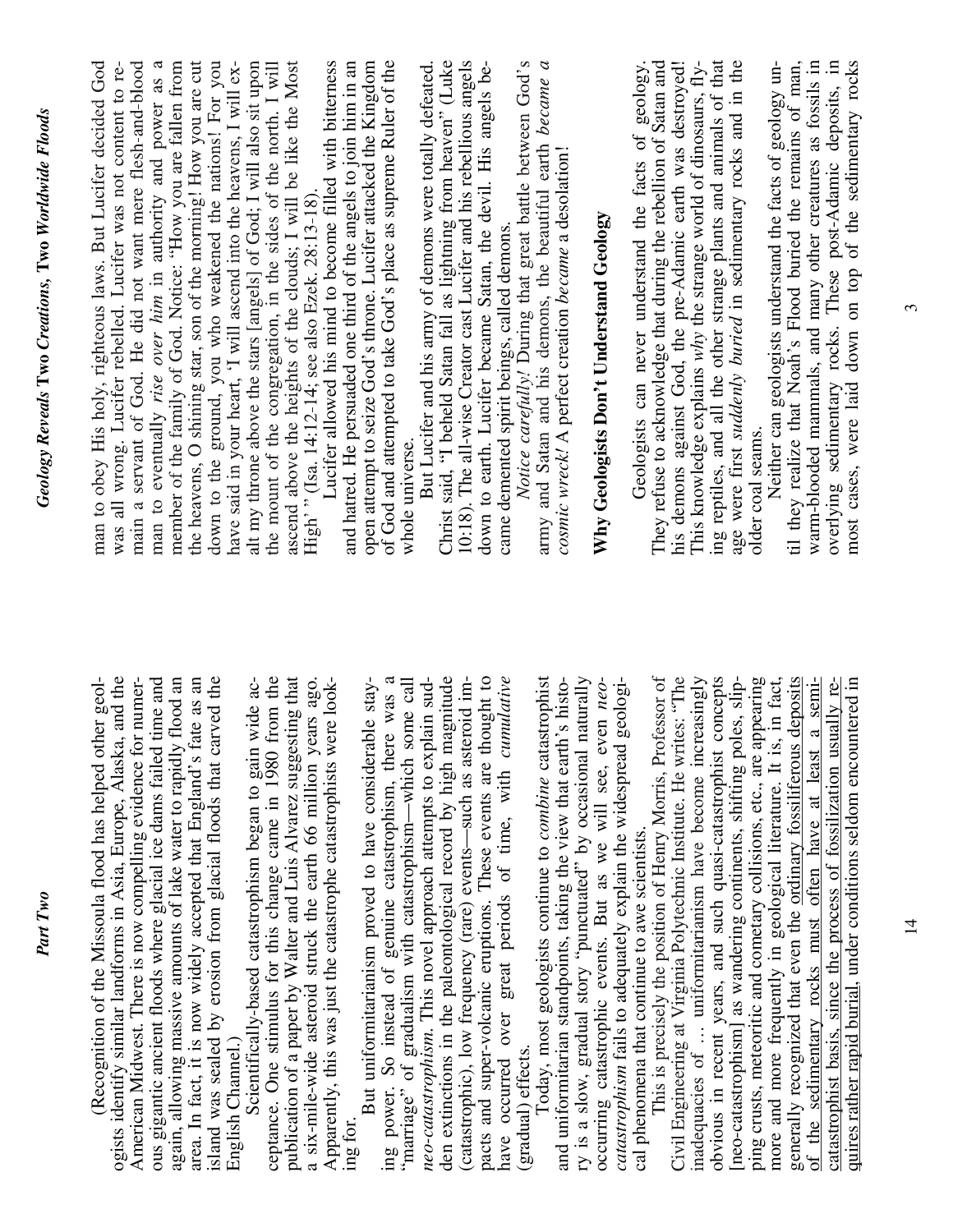| face of the earth, and earlier deposits were later washed in by the<br>its from Noah's Flood were laid down on the original rock sur-<br>formed by the pre-Adamic catastrophe. But sometimes the depos-<br>flood and covered in an inverted order. | Part II: Modern Geology Compelled to<br>Recognize Catastrophism                                                                                                                                              |
|----------------------------------------------------------------------------------------------------------------------------------------------------------------------------------------------------------------------------------------------------|--------------------------------------------------------------------------------------------------------------------------------------------------------------------------------------------------------------|
| e-Adamic<br>Once we know what the Bible reveals—that a pr                                                                                                                                                                                          | Philip Neal                                                                                                                                                                                                  |
| creation was destroyed by a worldwide catastrophe because of the<br>sin of Satan and his angelic followers-we can understand the<br>geological history of the earth.                                                                               | has changed in the way geologists view the physical history of the<br>world—and the fate of the dinosaurs. Up to 1980, most geologists<br>Since Dr. Lynn Torrance wrote this article in 1964, much           |
| Proof of a Pre-Adamic Flood                                                                                                                                                                                                                        | endorsed strict uniformitarianism, the theory that changes in the<br>earth's crust during geological history resulted from the predicta-<br>ble action of continuous and uniform processes. This is also re- |
| involved water. Laid down first by the swirling waters were the<br>Notice the facts of geology. The pre-Adamic catastrophe                                                                                                                         | ferred to as gradualism, i.e., that geologic change occurs slowly<br>over long periods of time. This "principle of uniformitarianism" is                                                                     |
| ers. The larger creatures of the land, by comparison, were able to<br>smaller sea creatures. They appear in the deepest sedimentary lay-                                                                                                           | Accordingly, geologists rejected catastrophism—the theo-<br>credited to the work of geologists Charles Lyell and James Hutton.                                                                               |
| the rising<br>flee to the higher hills. They were not drowned until<br>floodwaters spread over, then covered, the entire earth.                                                                                                                    | ry that changes in the earth's crust during geological history have<br>resulted chiefly from sudden violent and unusual events (such as                                                                      |
| Evolutionary geologists have discerned proof of this pre-                                                                                                                                                                                          | earthquakes, volcanic eruptions, or floods of vastly greater power<br>than those observed throughout history). Instead, they believed                                                                        |
| Adamic flood. They know that rising floodwaters first swept up<br>the ocean-bottom dwellers, the trilobites and the brachiopods, and                                                                                                               | that the earth had been shaped by the long-term action of forces                                                                                                                                             |
| other shell creatures of the sea. These ocean-bottom dwellers<br>ary rocks<br>were scattered over wide areas. Later, other sediment                                                                                                                | such as volcanism, earthquakes, erosion, and sedimentation-<br>forces that could still be observed in action today.                                                                                          |
| with land life were laid down on top of them.                                                                                                                                                                                                      | Entrenched uniformitarianism made the introduction of<br>catastrophic theory difficult. But in 1923, Harlan Bretz published                                                                                  |
| That is exactly why fossils of sea creatures such as the<br>trilobite appear in the <i>deepest</i> sedimentary rocks.                                                                                                                              | a paper on the dramatically channeled scablands of eastern Wash-                                                                                                                                             |
| phe that destroyed all life, an amazed evolutionary geologist ex-<br>Not knowing that the Bible reveals a pre-Adamic catastro-                                                                                                                     | ington State. He was trying to explain the origins of a whole se-<br>ries of deep, abandoned canyons cut in hard, basaltic bedrock fea-                                                                      |
| claimed, "[The] sudden appearance of abundant fossils in the                                                                                                                                                                                       | turing dry waterfalls, deeply plunging pools and potholes, large                                                                                                                                             |
| emphasis<br>Cambrian [the lowest geological layer in which fossils are found]<br>is remarkable" (Dunbar, Historical Geology, p. 125;                                                                                                               | stream ripples, gravel bars, and exotic house-sized boulders. Bretz<br>showed that the scablands were of glacial origin, formed by a                                                                         |
| added throughout).                                                                                                                                                                                                                                 | once-glacial Lake Missoula.                                                                                                                                                                                  |
| Why were these geologists astounded to discover that<br>complex fossils appear suddenly in the deepest sedimentary                                                                                                                                 | As would be expected, Bretz encountered resistance to his<br>theories from the geology establishment of the day, since his re-                                                                               |
| rocks? The theory of evolution has led geologists to assume that<br>the older and deeper rocks were laid down over many millions of                                                                                                                | gists had so thoroughly vilified the concept of "great floods" that<br>search strongly promoted flood-catastrophism. After all, geolo-                                                                       |
| years. They assumed that in the deepest rocks they would find<br>very simple fossil remains of evolving life forms. They expected                                                                                                                  | they could not believe it when somebody actually found evidence<br>of one. But after decades of debate and controversy, Bretz's cata-                                                                        |
| tion taking place. But because evolution has never taken place,<br>of evolu-<br>to find simple fossil forms that clearly showed the steps<br>they failed to find even simple pre-trilobite forms!                                                  | phy was accepted as fact. Suddenly, catastrophism was becoming<br>strophic explanation of the enigmatic Washington State topogra-<br>the new watchword.                                                      |

13

4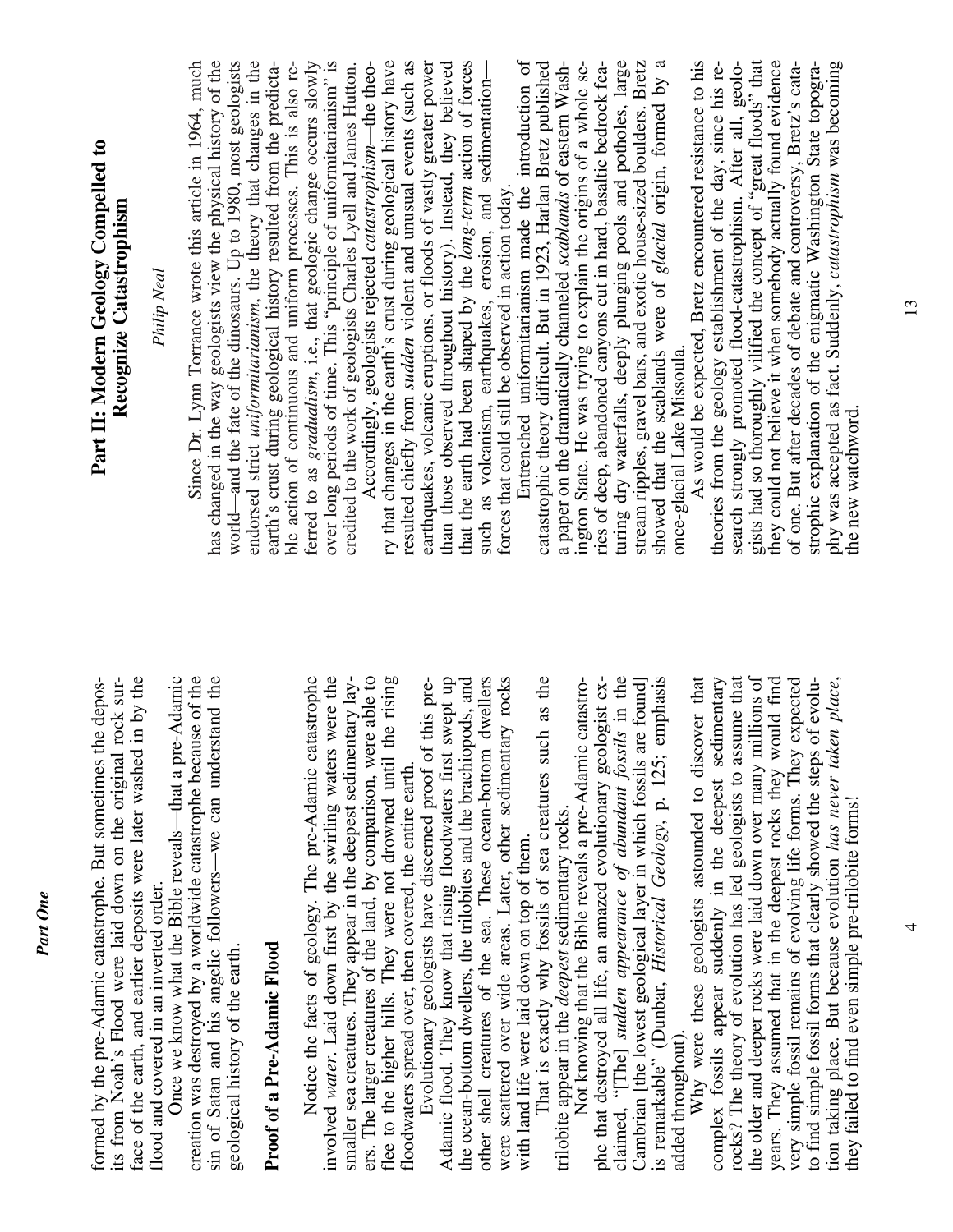| The Bible Also Reveals the Future                                                                                                                                                                                                        |                                                                                                                                                                                 |
|------------------------------------------------------------------------------------------------------------------------------------------------------------------------------------------------------------------------------------------|---------------------------------------------------------------------------------------------------------------------------------------------------------------------------------|
| Not only does the Bible reveal the past, it also reveals the                                                                                                                                                                             | As the well-known evolutionary geologist Stokes said,<br>"[We] do not understand why fossils of marine invertebrates<br>[without backbones] suddenly became plentiful" (Stokes, |
| future. The inspired Word of God clearly reveals a final destruc-                                                                                                                                                                        | Essentials of Earth History, p. 186).                                                                                                                                           |
| the end of<br>But this third and final destruction by fire is not<br>tion—this time by $\text{fire}$ (Rev. 20:15).                                                                                                                       | Why Can't They Understand?                                                                                                                                                      |
| this earth! No! Jesus Christ showed the apostle John in a vision a                                                                                                                                                                       |                                                                                                                                                                                 |
| New Heaven and a New Earth. It will appear after the third and                                                                                                                                                                           | These geologists have been taught to believe that fossils                                                                                                                       |
| and a new<br>final worldwide destruction. "Then I saw a new heaven<br>earth" (Rev. 21:1).                                                                                                                                                | were laid down gradually over incomprehensibly long periods of                                                                                                                  |
| Your Bible makes it clear that all who have ever lived will                                                                                                                                                                              | time. They have also been taught to believe that these fossils<br>evolved from simpler life forms. They are astounded that these                                                |
| either be in the Family of God in this new creation—or they will                                                                                                                                                                         | simple forms can't be found. Yet they will not give up their cher-                                                                                                              |
| have been cast into the lake of fire in the third and final destruc-<br>tion of the earth!                                                                                                                                               | It is evident that fossils appearing on a worldwide scale<br>ished theory—though proven wrong!                                                                                  |
| The choice is ours to make—the Kingdom of God, or the                                                                                                                                                                                    | can only be laid down by a worldwide flood. It is obvious, there-                                                                                                               |
| lake of fire! Jesus had John write, "Blessed are those who keep                                                                                                                                                                          | fore, that the fossil forms appearing suddenly in the lower and                                                                                                                 |
| His commandments, that they may have the right to eat of the tree                                                                                                                                                                        | deeper rocks are proof of a pre-Adamic destructive event—an                                                                                                                     |
| of life, and may enter by the gates into the city" (Rev. 22:14).                                                                                                                                                                         | event that buried them first!                                                                                                                                                   |
| With God's help, if we choose now to repent, to believe,                                                                                                                                                                                 | There is no possible way to explain this sudden death of                                                                                                                        |
| to overcome, and to grow in the grace and the knowledge of Je-                                                                                                                                                                           | many complex creatures in the bottom layer of the earth's sedi-                                                                                                                 |
| sus, we shall soon sit with Christ and rule the nations for a thou-                                                                                                                                                                      | mentary rocks except by a pre-Adamic event wherein water sud-                                                                                                                   |
| sand years! After the thousand years is over, there will be a final<br>resurrection of those who lived and died in ignorance. God will                                                                                                   | denly buried these life forms.                                                                                                                                                  |
| then use us to teach every man who has ever lived the way to                                                                                                                                                                             | <b>Proof of Rising Floodwaters</b>                                                                                                                                              |
| peace and to happiness.                                                                                                                                                                                                                  |                                                                                                                                                                                 |
| That's when Darwin will learn how wrong he was! That's                                                                                                                                                                                   | The first sedimentary deposits geologists have found are                                                                                                                        |
| right after<br>when all the evolutionists will learn that the Bible is                                                                                                                                                                   | composed of fine particles with few signs of buried life. This is                                                                                                               |
| all! And all who refuse to believe and practice the truth will then                                                                                                                                                                      | the natural accumulation of erosion from the pre-Adamic world                                                                                                                   |
| perish by fire—the second death. All who obey will live and reign                                                                                                                                                                        | before the <i>first</i> "catastrophe" occurred.                                                                                                                                 |
| in the new creation.                                                                                                                                                                                                                     | But suddenly the deposits become coarser and contain                                                                                                                            |
|                                                                                                                                                                                                                                          | ied first in the deepest layers of sediment. Then the rising flood-<br>many fossils. The bottom-dwellers of the ocean were usually bur-                                         |
|                                                                                                                                                                                                                                          | waters of that first destructive event buried the plants along the                                                                                                              |
| Reprinted from <i>The Plain Truth</i> magazine, February 1964. Available in the Public Domain. This article has been minimally edited for clarity and its biblical quotations have been replaced with those from <i>The Holy Bible I</i> | shoreline. Dunbar reports that geologists have found, in the next                                                                                                               |
|                                                                                                                                                                                                                                          | higher sedimentary layer, "fragments of land plants" and also fos-                                                                                                              |
|                                                                                                                                                                                                                                          | sil forms of "scorpions and millipedes" (Historical Geology, p.<br>171).                                                                                                        |
|                                                                                                                                                                                                                                          | Did these land plants and scorpions and millipedes evolve                                                                                                                       |
|                                                                                                                                                                                                                                          | over long eons of time from the trilobites? No! All the fossil rec-                                                                                                             |
|                                                                                                                                                                                                                                          | ord proves is that they suddenly died!                                                                                                                                          |

Part One

*Geology Reveals* **Two** *Creations,* **Two** *Worldwide Floods* 

Geology Reveals Two Creations, Two Worldwide Floods

 $\mathcal{L}$ 

12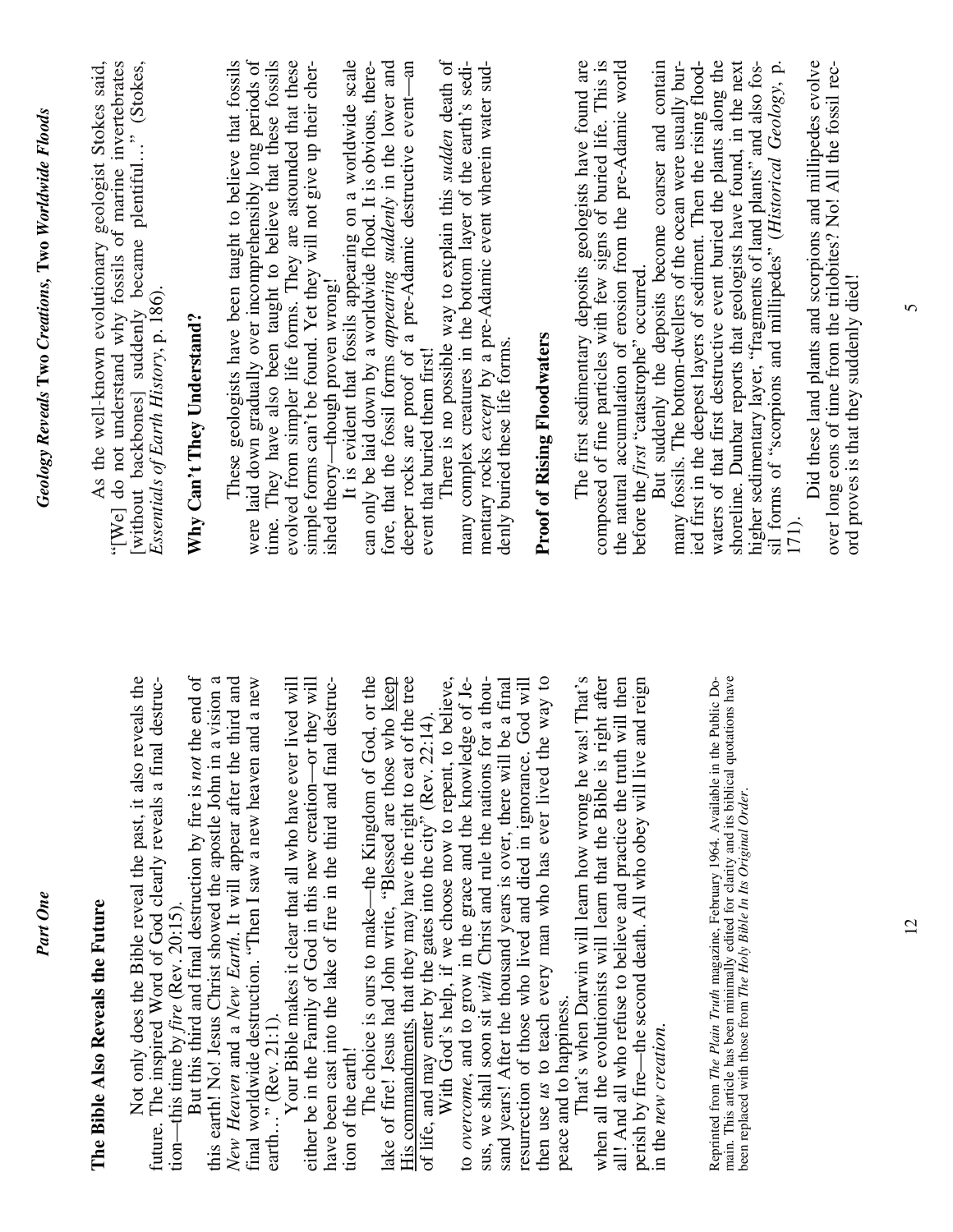| If life evolved, why do feathered wings (and many other                                                                                   | at most a few days after the heavy-shelled forms were buried. Yet                                                                             |
|-------------------------------------------------------------------------------------------------------------------------------------------|-----------------------------------------------------------------------------------------------------------------------------------------------|
| features) appear in fossil remains fully developed? Why haven't                                                                           | geologists theorize that millions of years elapsed between the two                                                                            |
| the leather<br>wings of the flying reptiles and the feathered wings of birds?<br>we found fossil remains of transitional stages between   | Rather than prove evolution took place, the fossils prove<br>deeper layers laid down by Noah's Flood.                                         |
| Why have evolutionists and geologists failed to discover                                                                                  | evolution did not take place!                                                                                                                 |
| the fossil remains of one single intermediate species, yet they                                                                           | As the waters of the flood continued to rise over higher                                                                                      |
| have discovered millions of fossils that are strictly classified as                                                                       | and higher ground, larger and larger mammals were caught up in                                                                                |
| number of<br>"well-defined" life forms? If life did evolve slowly from the sim-<br>ple to the complex, then there should be a far greater | the swirling waters and buried in the mud and silt. In the rocks<br>laid down in the middle of the sediments deposited by Noah's              |
| intermediate states or varieties than of the fixed species!                                                                               | Flood, geologists have found "[the] true carnivores (flesh eaters),                                                                           |
| As the rising floodwaters began to sweep upward, small                                                                                    | among which were dogs, small foxlike animals, true cats, saber-                                                                               |
| The geologic record demonstrates that as the pre-Adamic flood-<br>shoreline plants and animals were buried next and became fossils.       | toothed cats  wild turkeys, and  peccaries" (Stirton, p. 324).                                                                                |
| waters continued to rise, vast numbers of scale-less fish were                                                                            | Mistaken Ages                                                                                                                                 |
| soon buried in the mud and silt which settled down to make the                                                                            |                                                                                                                                               |
| are found<br>next higher sedimentary layers. So many fossilized fish                                                                      | Geologists falsely assume that the larger mammals                                                                                             |
| in the rocks laid down by this stage of the pre-Adamic destruction<br>that geologists claim these so-called Devonian rocks were laid      | evolved slowly over eons of time from the smaller mammals. But<br>what the fossil record really proves is that the larger mammals             |
| there was<br>down in "the Age of Fishes" (Essentials, p. 227). But                                                                        | died later!                                                                                                                                   |
| no "Age of Fishes"—only a time when fish died in vast numbers                                                                             | In the upper sedimentary layers of Noah's Flood (the so-                                                                                      |
| in the sea.                                                                                                                               | called Miocene rocks), Dunbar states that "cattle, sheep, and                                                                                 |
| Rising Flood Devastates Jungles                                                                                                           | goats [that] belong to the family Bovidae, which also includes the<br>bison, the musk ox, and the antelopes" are found (Historical Ge-        |
|                                                                                                                                           | $ology$ , p. 415).                                                                                                                            |
| The raging floodwaters, which were but a part of this pre-                                                                                | The cattle, sheep, and goats were buried in the upper sedi-                                                                                   |
| the jungles<br>Adamic destruction, rose higher and higher, engulfing                                                                      | mentary rocks laid down by Noah's Flood-because they grazed                                                                                   |
| whole for-<br>and lowlands. This catastrophe engulfed and uprooted                                                                        | on the high plains and in the mountain valleys. They were there-                                                                              |
| ests. Plant remains often were washed into huge piles, covering<br>them with deep layers of mud and silt. These masses of vegetable       | fore buried in the mud and silt in the later stages of Noah's Flood.<br>They were not evolving as geologists assume—they were <i>fleeing!</i> |
| remains later were crushed by the weight of the mud and silt.                                                                             | One final puzzle can easily be understood in the light of                                                                                     |
| so-called<br>Today we know them as the coal beds of the                                                                                   | Bible truth. Geologists do not realize why the fossil record in the                                                                           |
| Paleozoic rocks.                                                                                                                          |                                                                                                                                               |
|                                                                                                                                           | highest rock layers laid down by Noah's Flood is often difficult, if not impossible, to interpret. Your Bible again makes clear the           |
| Coal Formed by Pre-Adamic Flood!                                                                                                          | answer: "And the waters receded from off the earth continual-                                                                                 |
|                                                                                                                                           | ly" (Gen. 8:3). In other words, for 150 days great tides rolled                                                                               |
| Do geologists know that coal was formed by this pre-                                                                                      | back and forth—mixing and remixing the mud of the sedimentary<br>layers as the floodwaters receded.                                           |
| Adamic flood? The evolutionary geologist, Stokes, makes this surprising statement: "Even though all the biological, geographic,           | Yes, the Bible stands proved! The key to understanding                                                                                        |
| and climatic factors were favorable, coal still could not form un-                                                                        | the geology of the ancient rocks is at last revealed! And this                                                                                |
| by sedi-<br>and <i>buried</i><br>submerged<br>ments <sup>5</sup> (Essentials, p. 216)<br>was<br>plant debris                              | knowledge has been in the Bible all these years!                                                                                              |
|                                                                                                                                           |                                                                                                                                               |

Part One

Geology Reveals Two Creations, Two Worldwide Floods *Geology Reveals* **Two** *Creations,* **Two** *Worldwide Floods* 

11

 $\circ$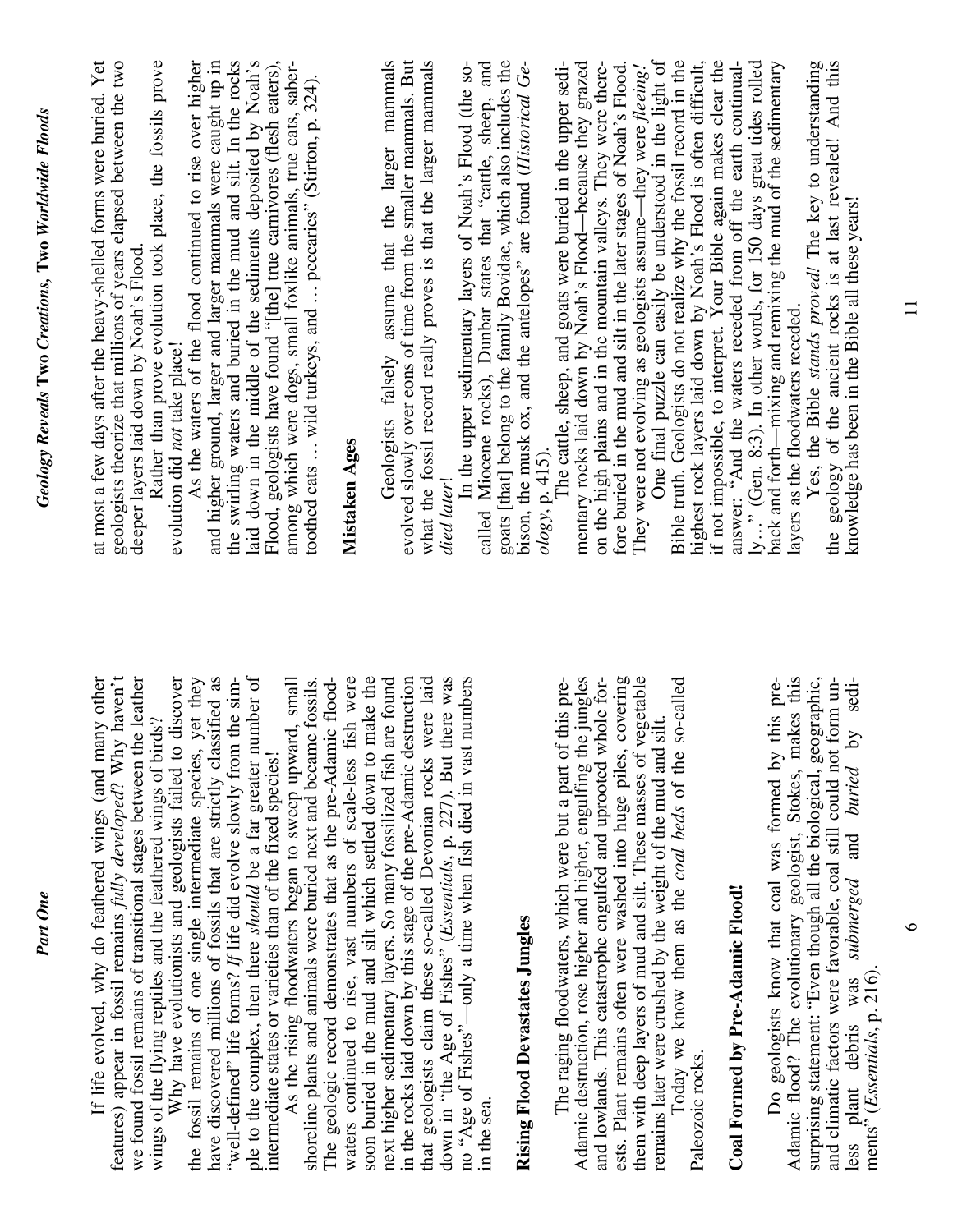| be dug into only with cutting tools and dynamite. But the sedi-                                                                         | In other words, this geologist admitted that coal can be                                                                                    |
|-----------------------------------------------------------------------------------------------------------------------------------------|---------------------------------------------------------------------------------------------------------------------------------------------|
| mentary rocks laid down by Noah's Flood can, in general, still be                                                                       | formed only when huge masses of trees and plants have been                                                                                  |
| reptiles in<br>Geologists have found fossils of cold-blooded<br>dug into with a pick and shovel.                                        | swept up by onrushing floodwaters and covered up with layers of mud and silt. He adds, "Nor could the land have alternately risen           |
| the older and deeper rocks, but in the newer rocks geologists find                                                                      | and sunk, because a bed of coal to be preserved must remain per-                                                                            |
| fossils primarily of warm-blooded mammals associated with                                                                               | manently buried and, of course, could not survive exposure to                                                                               |
| man's world. Of course, certain cold-blooded reptiles were recre-<br>ated. Even a few dinosaur-like reptiles may have reappeared in     | erosion" (p. 216). Thus, Stokes explained why coal beds could<br>not have been formed by the swamp forests and jungles alternate-           |
| the second creation (see The Genesis Flood, by Whitcomb and                                                                             | ly rising above and sinking below the seas over a long period of                                                                            |
| Morris <sup>®</sup>                                                                                                                     | time—an erroneous idea long taught in schools!<br>Stokes also admitted, "Obviously, more than a heavy                                       |
| Just as in the pre-Adamic flood, Noah's Flood also buried                                                                               |                                                                                                                                             |
| the heavy-shelled sea life first, then the smaller animals that could                                                                   | bris must be buried, compressed, and protected from erosion and<br>growth of vegetation is required for coal formation. The plant de-       |
| not flee fast enough to escape the rising floodwaters. Finally, just<br>as in the pre-Adamic catastrophe, the raging floodwaters of No- | from intensive metamorphism" $(p. 215)$                                                                                                     |
| ah's day engulfed the very biggest and fastest animals that had                                                                         | In other words, the only possible way coal beds can be                                                                                      |
| fled to the top of the highest hills.                                                                                                   | formed is for great quantities of plant matter to be washed togeth-<br>er, deposited in one spot, and then <i>quickly</i> covered over with |
| Noah's Flood Buries Shell Creatures First                                                                                               | heavy layers of mud and sand, which over time compress the                                                                                  |
|                                                                                                                                         | huge piles of plant remains into coal.                                                                                                      |
| the story.<br>Evolutionary geologists again unwittingly tell                                                                            | World travelers know that coal is not being formed in the                                                                                   |
| Stirton wrote, "In sheltered areas on the fine silty bottom of the                                                                      | jungles of the earth today. Plant life dies, decays, and rots into                                                                          |
| oceans, where wave action was greatly reduced, species of the                                                                           | humus. It is obvious that coal is not now being formed!                                                                                     |
| in abun-<br>gastropod Turritella (small sea-shell forms) occurred                                                                       | Before coal can be formed, plant remains must not only be                                                                                   |
| dance" (Time, Life and Man, p. 307). The truth is not that they                                                                         | covered quickly to prevent decay, they must be covered <i>deep</i>                                                                          |
| ed by the<br>were evolving in abundance, but they were being buri                                                                       | enough so that the massive weight of millions of tons of sediment<br>will transform the carbon of these plants into coal.                   |
| millions—suddenly—by Noah's Flood.                                                                                                      |                                                                                                                                             |
| As the waters of the flood rose, slightly larger types of<br>animals were caught up in the swirling waters and deposited in             | means by which the hard coals found on earth today could have<br>A pre-Adamic catastrophic event is the only possible                       |
| the next highest sedimentary layers. Dunbar said that among                                                                             | been formed. What greater proof of a worldwide pre-Adamic                                                                                   |
| these animals were "diminutive horses, small hornless rhinocer-                                                                         |                                                                                                                                             |
| oses, equally small titanotheres, tiny cameloids, the first oreo-                                                                       | flood do evolutionary geologists need before they will admit that<br>the facts of science agree with the simple truth of God's Word?        |
| dons, squirrel-like rodents, bats, and small primates. None of                                                                          |                                                                                                                                             |
| these attained a considerable size, and the largest would hardly<br>$-428$ .<br>have stood waist-high to a man" (Historical Geology, p. | Rising Floodwaters Wash Away the Plains                                                                                                     |
| Evolutionists misinterpret this evidence and claim the fos-                                                                             | What would you naturally expect to find preserved as fos-                                                                                   |
| they were<br>sil remains of these small mammals are proof that                                                                          | sils as the waters rose over the hills and plains? The fastest-                                                                             |
| evolving from the smaller to the larger.                                                                                                | running animals would flee to the tops of the highest hills before                                                                          |
| These slightly larger animals were still too small to flee<br>the rapidly rising waters of Noah's Flood for long. They too were         | being drowned. And larger animals would float longer than small,                                                                            |
| caught up in the rising floodwaters and covered with mud and silt,                                                                      | but comparatively heavier, animals-such as trilobites. Plus,<br>wouldn't you expect flying reptiles to be able to escape the rising         |
|                                                                                                                                         | floodwaters longer than the hard-shelled sea forms?                                                                                         |

Part One

10

 $\overline{7}$